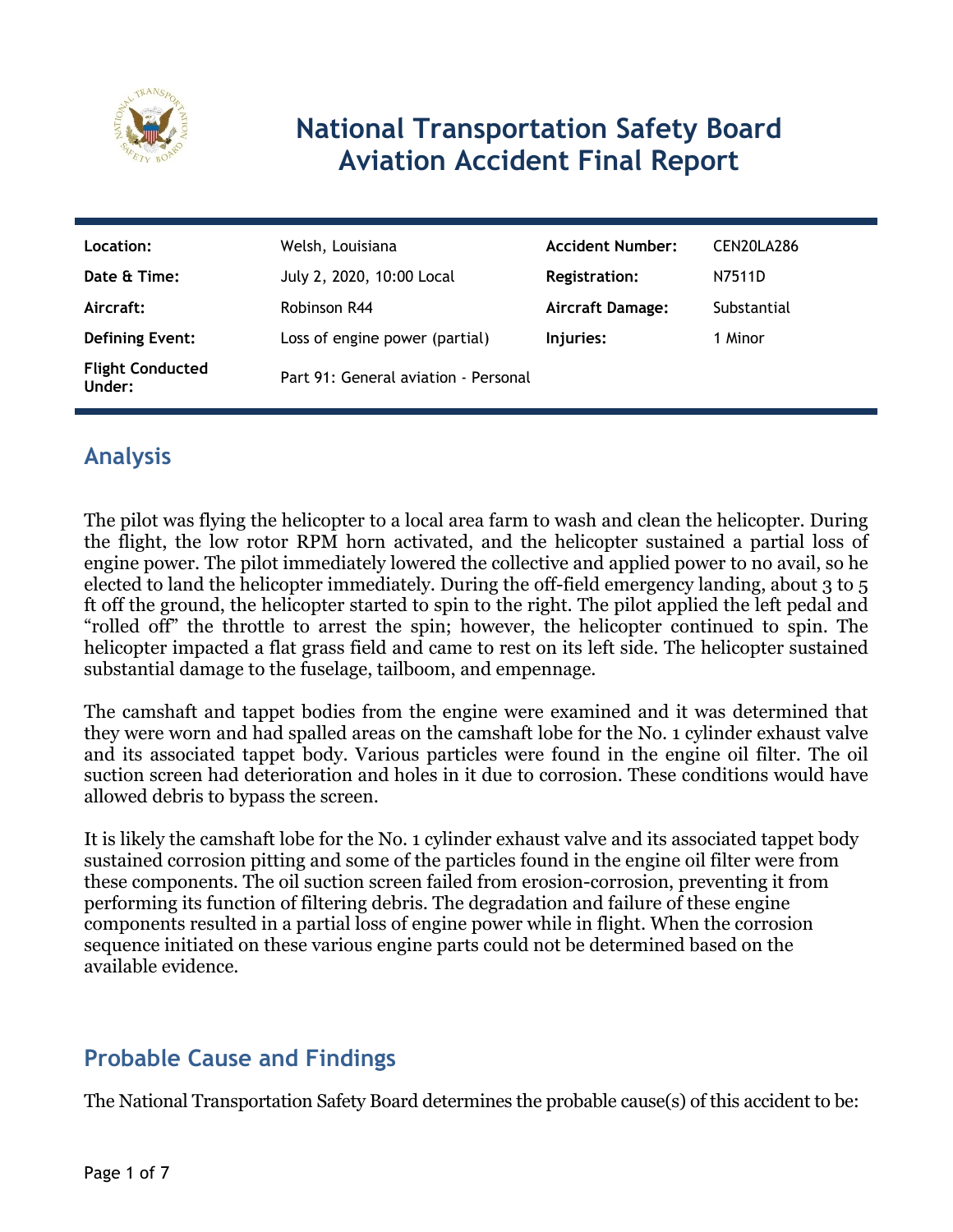A partial loss of engine power while in flight due to corrosion of engine components, which resulted in a loss of control and a subsequent impact with terrain.

#### **Findings**

| <b>Personnel issues</b>     | Aircraft control - Pilot                             |
|-----------------------------|------------------------------------------------------|
| Aircraft                    | Prop/rotor parameters - Attain/maintain not possible |
| Aircraft                    | Recip engine power section - Malfunction             |
| Aircraft                    | Recip engine power section - Fatigue/wear/corrosion  |
| Aircraft                    | Recip eng oil sys - Malfunction                      |
| Aircraft                    | Recip eng oil sys - Fatigue/wear/corrosion           |
| <b>Environmental issues</b> | High temperature - Effect on equipment               |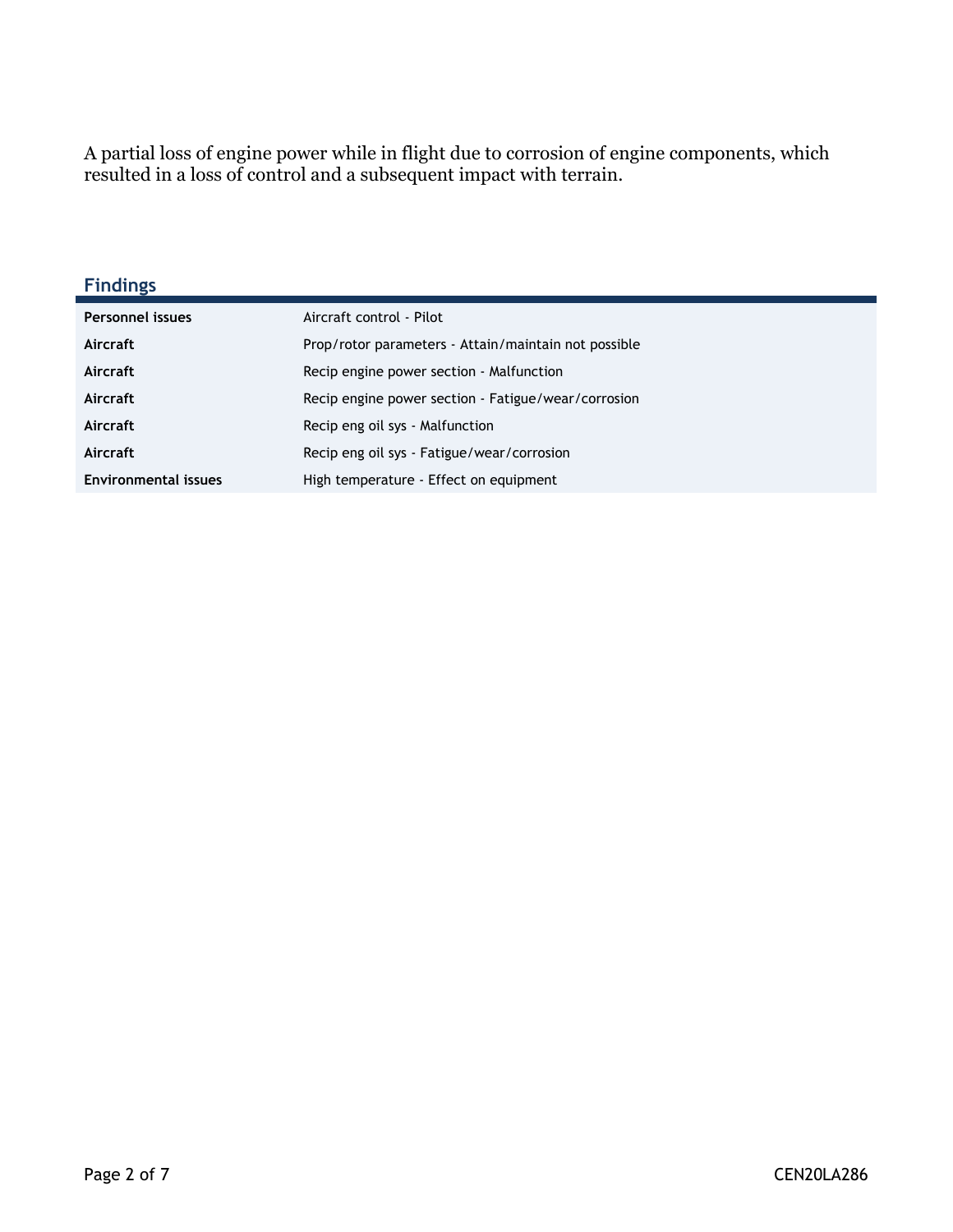### **Factual Information**

On July 2, 2020, about 1000 central daylight time, a Robinson R44 helicopter, N7511D, was substantially damaged when it was involved in an accident near Welsh, Louisiana. The commercial pilot sustained minor injuries. The helicopter was operated as a Title 14 *Code of Federal Regulations (CFR)* Part 91 personal flight.

The pilot was flying the helicopter, which was equipped with an aerial application spraying system, at the Welsh Airport (6R1), Welsh, Louisiana, for about 20 minutes. During this time, the pilot was performing a chemical tank flush by spraying water, to prepare for an upcoming aerial application job. The pilot completed the chemical tank flush and landed. The pilot then departed to land at a local area farm to wash and clean the helicopter. During the 5-mile flight to the farm, the low rotor RPM horn activated, and the helicopter sustained a partial loss of engine power.

The pilot immediately lowered the collective and applied power with no avail. The pilot decided to land the helicopter immediately. During the off-field emergency landing, about 3 to 5 ft off the ground, the helicopter started to spin to the right. The pilot applied the left pedal and "rolled off" the throttle to arrest the spin, however the helicopter continued to spin. The pilot was unsure how many times the helicopter rotated during the spin cycle. The helicopter impacted a flat grass field and came to rest on its left side. The pilot was able to egress from the helicopter without further incident. The helicopter sustained substantial damage to the fuselage, tailboom, and empennage.

A postaccident airframe and engine examination was conducted. The camshaft and 12 tappet bodies (which all had "DL 26" vibropeened into the side of the head) were removed from the engine for further examination. The camshaft was intact, but the lobe associated with the number 1 cylinder exhaust valve was substantially worn. The contact face on the head of the tappet body from the number 1 cylinder exhaust valve train (1E, with no additional markings observed) was spalled and worn. The remaining camshaft lobes and tappet bodies were intact, free of corrosion pits, and appeared undamaged with normal wear patterns on most of the heads. The 6E tappet body (with marking "AEL-72877/L FAA-PMA N010") had relatively deeper circumferential wear and scuff marks and the 6I tappet body had relatively heavy contact marks on their camshaft lobe contact faces.

During the examination of the engine, various particles were found in the engine oil filter. Examination of these particles found them to contain matter mostly consistent with either organic compounds or combustion products. These particles did exhibit minor amounts of lead and bromine, consistent with combustion products from avgas containing tetraethyllead additives. Other particles were found to be consistent with either commercial aluminum alloys or consistent with copper alloys.

On November 23, 2012, the Australian Civil Aviation Safety Authority issued Airworthiness Bulletin (AWB) 85-014, applicable to all Lycoming and Continental piston engines, to alert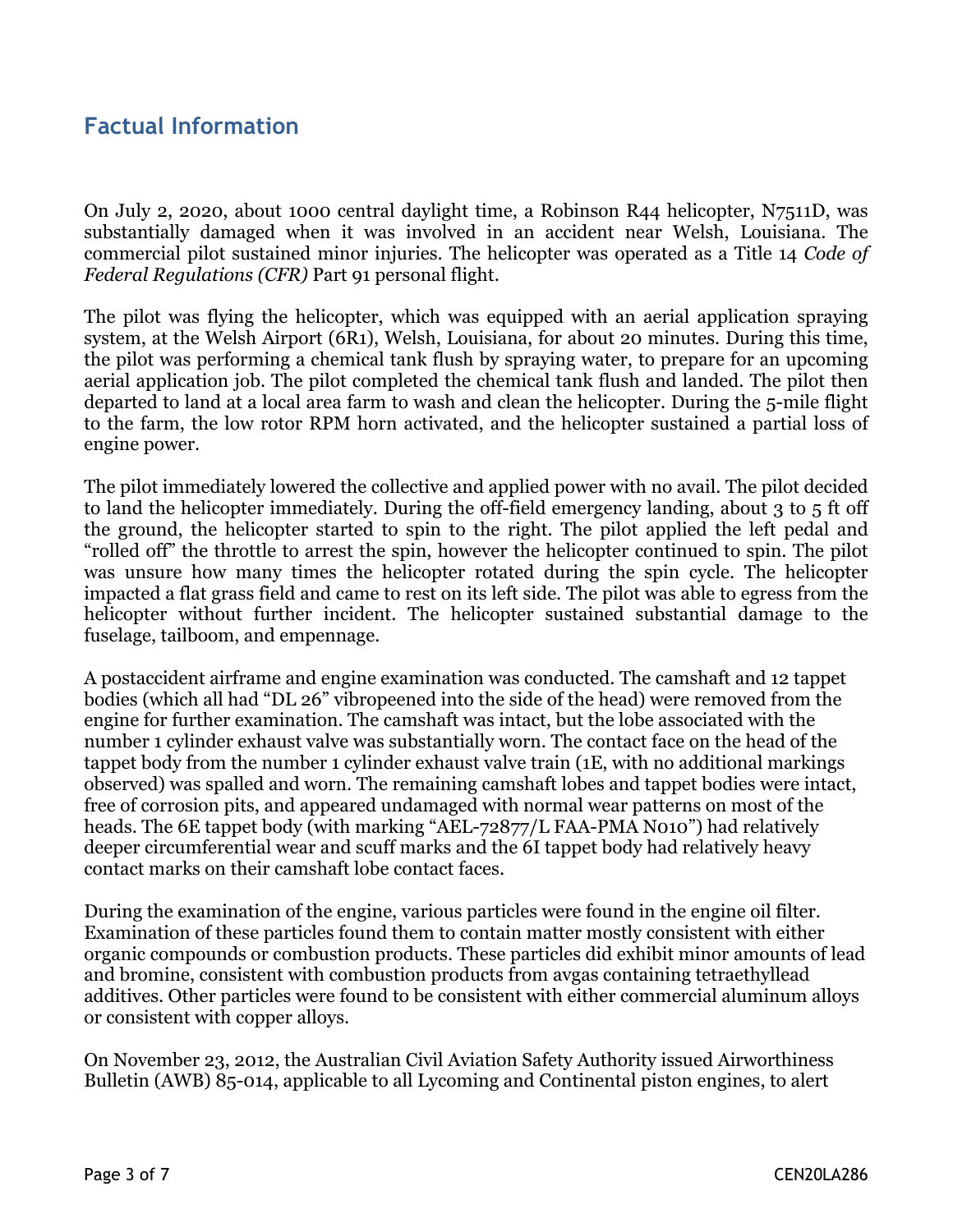operators and maintainers to the potential flight hazard resulting from undetected valve tappet body / lifter and camshaft lobe wear.

In AWB 85-014, instances of severe spalling damage were noted in tappet bodies of nowsuperseded Lycoming part number 15B26064 tappet bodies. Additional images in AWB 85-014 show a spalled tappet body part number SL72877 from a Lycoming engine and spalled Continental part number 653877 hydraulic valve lifters. AWB 85-014 further states, "Aside from possible manufacturing problems identified in various manufacturers' service information, tappet body and hydraulic lifter contact surface failures are commonly attributed to corrosion pitting. …Such corrosion commonly results from infrequent flight activity, particularly in moisture laden environments, without adequate engine preservation." AWB 85- 014 further notes the importance of diligently inspecting the oil filter paper at each oil change for fine metallic particles that can be generated from excessive camshaft lobe wear and tappet face spalling.

The engine oil suction screen, which consisted of a perforated cylindrical tube, with small concave webs of interconnected material, was removed for further examination. Some of the fractured webs exhibited areas of localized deformation or necking adjacent to their fractures. Others, though, exhibited a flatter or jagged fracture appearance. Many of the webs and material near the circular holes exhibited areas of thinning consistent with eroded material.

On May 25, 2017, Lycoming Engines issued Service Bulletin (SB) 480F applicable to all Lycoming direct drive engines, to alert operators and maintainers on procedures on oil servicing, progressive inspection of metallic solids from filtered oil, guidelines for possible sources of metallic solids, and recommended corrective action. This document states that the oil suction screen is to be cleaned and inspected every 50 hours of engine operation or every 4 months (whichever occurs first). This document further states that:

*Oil change intervals must not exceed 4 months if the aircraft has not been flown for at least 25 hours in a 4-month period. More frequent oil changes are recommended if the engine has been exposed to volcanic ash, particulate, sand, dust debris, extreme weather conditions, or salt spray in coastal environments.*

According to the pilot, the helicopter was recently purchased in mid-May 2020. The helicopter had 8.5 hours of flight time since the annual examination was completed on June 9, 2020. The collective-activated hour meter (that records collective-up flight time and does not include engine warm up and cool down times) showed 1,843.3 hours at the time of the accident. A review of the helicopter's maintenance records showed that the helicopter had flown 11.3 hours during the previous year and the helicopter was based in Louisiana and utilized by a 14 *CFR* Part 137 aerial application operator. According to Federal Aviation Administration (FAA) Advisory Circular (AC) 43-4B Corrosion Control for Aircraft, Louisiana is classified as an area of severe for the corrosive attack on aircraft structures and engine materials.

This document discusses the inspection, identification, and treatment of corrosion and states in part: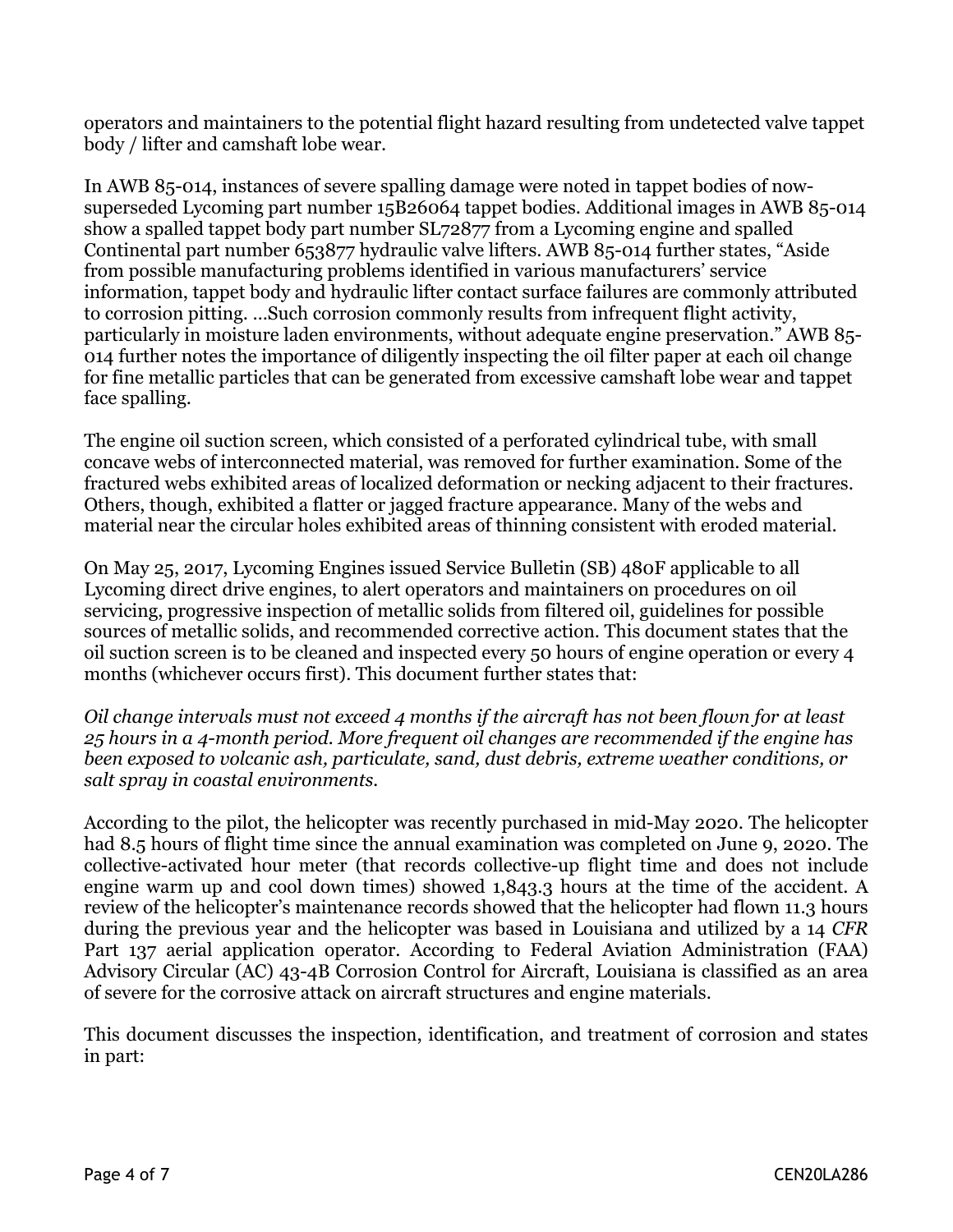*Corrosion inspection frequency, corrosion identification, and especially corrosion treatment continues to be the responsibility of the operator. These inspections should be accomplished per this AC, the manufacturer's recommendations, or the operator's own maintenance program. The procedures in this AC are an acceptable means, but not the only acceptable means, of corrosion treatment. The information in this AC is applicable to aircraft for which the manufacturer has not published corrosion control information. Where the airframe or engine manufacturer has published a recommended corrosion inspection schedule and treatment program, the applicable program must take precedence over the recommendation of this AC.*

Compliance with the Australian Civil Aviation Safety Authority AWB 85-014, Lycoming Engines SB 480F, FAA AC 43-4B Corrosion Control for Aircraft, is not required by the FAA for 14 *CFR* Part 91 or 14 *CFR* Part 137 operations.

#### **History of Flight**

| Enroute-cruise           | Powerplant sys/comp malf/fail                   |
|--------------------------|-------------------------------------------------|
| Enroute-cruise           | Loss of engine power (partial) (Defining event) |
| Enroute-cruise           | Emergency descent initiated                     |
| <b>Emergency descent</b> | Off-field or emergency landing                  |
| <b>Emergency descent</b> | Loss of control in flight                       |
| Landing-flare/touchdown  | Collision during takeoff/land                   |

#### **Pilot Information**

| Certificate:                     | Commercial; Flight instructor                                                                                                                                                                                                                                  | Age:                              | 44.Male      |
|----------------------------------|----------------------------------------------------------------------------------------------------------------------------------------------------------------------------------------------------------------------------------------------------------------|-----------------------------------|--------------|
| Airplane Rating(s):              | Single-engine land                                                                                                                                                                                                                                             | Seat Occupied:                    | Right        |
| <b>Other Aircraft Rating(s):</b> | Helicopter                                                                                                                                                                                                                                                     | <b>Restraint Used:</b>            | 3-point      |
| Instrument Rating(s):            | Helicopter                                                                                                                                                                                                                                                     | <b>Second Pilot Present:</b>      | No           |
| Instructor Rating(s):            | Airplane single-engine; Helicopter                                                                                                                                                                                                                             | <b>Toxicology Performed:</b>      | <b>No</b>    |
| <b>Medical Certification:</b>    | Class 2 Without<br>waivers/limitations                                                                                                                                                                                                                         | Last FAA Medical Exam:            | June 1, 2020 |
| <b>Occupational Pilot:</b>       | Yes                                                                                                                                                                                                                                                            | Last Flight Review or Equivalent: | June 1, 2020 |
| <b>Flight Time:</b>              | (Estimated) 2600 hours (Total, all aircraft), 1800 hours (Total, this make and model), 2000<br>hours (Pilot In Command, all aircraft), 150 hours (Last 90 days, all aircraft), 75 hours (Last 30<br>days, all aircraft), 5 hours (Last 24 hours, all aircraft) |                                   |              |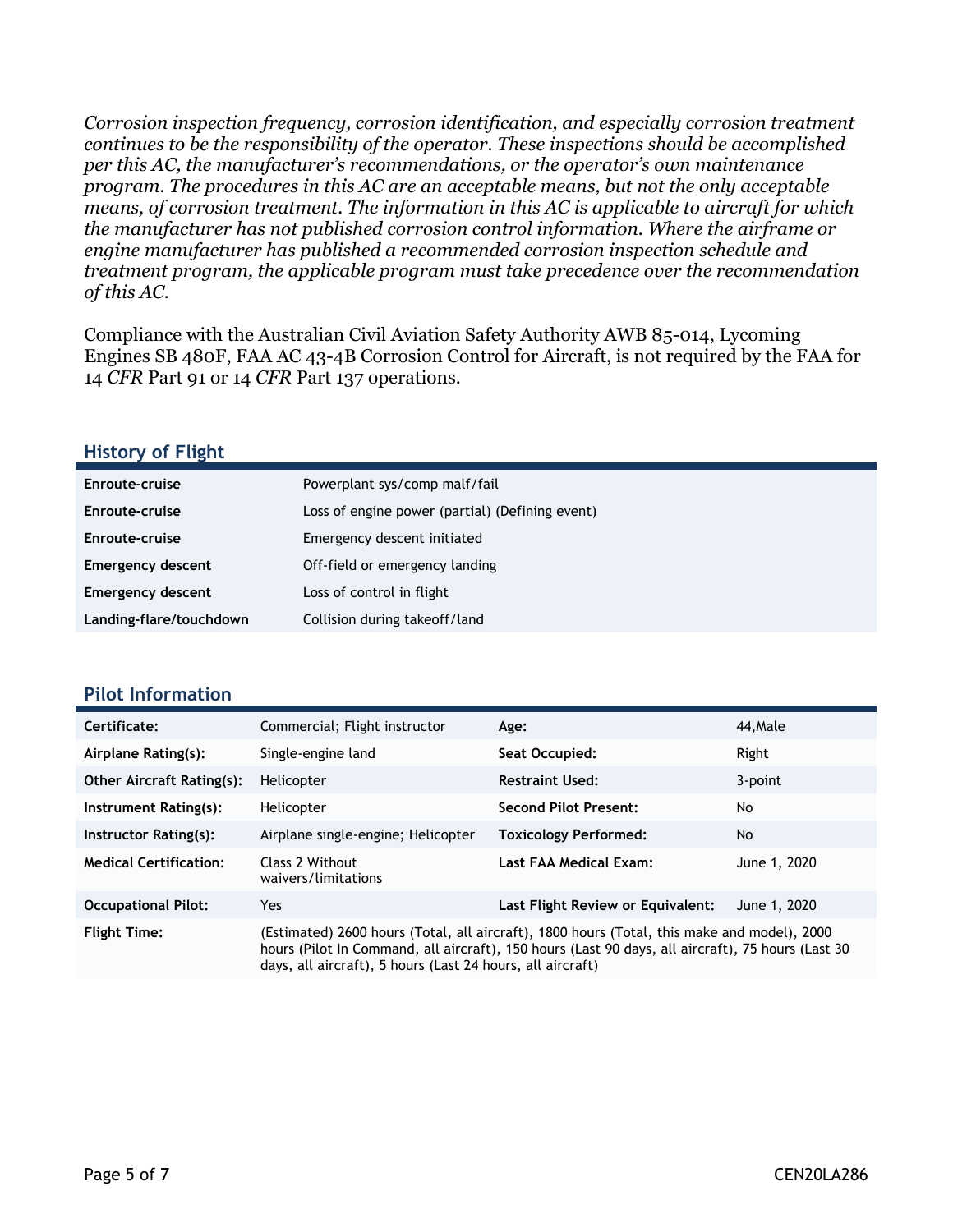### **Aircraft and Owner/Operator Information**

| Aircraft Make:                    | <b>Robinson</b>                     | Registration:                            | N7511D           |
|-----------------------------------|-------------------------------------|------------------------------------------|------------------|
| <b>Model/Series:</b>              | R44 Undesignat                      | <b>Aircraft Category:</b>                | Helicopter       |
| Year of Manufacture:              | 2002                                | <b>Amateur Built:</b>                    |                  |
| Airworthiness Certificate:        | Normal                              | <b>Serial Number:</b>                    | 1252             |
| <b>Landing Gear Type:</b>         | N/A; Skid                           | Seats:                                   | 4                |
| Date/Type of Last Inspection:     | June 9, 2020 Annual                 | <b>Certified Max Gross Wt.:</b>          | 2401 lbs         |
| Time Since Last Inspection:       | 8.5 Hrs                             | Engines:                                 | 1 Reciprocating  |
| <b>Airframe Total Time:</b>       | 1834.8 Hrs as of last<br>inspection | <b>Engine Manufacturer:</b>              | Lycoming Engines |
| ELT:                              | C91A installed, not activated       | <b>Engine Model/Series:</b>              | O-540-F1B5       |
| <b>Registered Owner:</b>          |                                     | <b>Rated Power:</b>                      | 235 Horsepower   |
| Operator:                         | On file                             | <b>Operating Certificate(s)</b><br>Held: | None             |
| <b>Operator Does Business As:</b> | None                                | <b>Operator Designator Code:</b>         | None             |

### **Meteorological Information and Flight Plan**

| <b>Conditions at Accident Site:</b>     | Visual (VMC)           | <b>Condition of Light:</b>                     | Day                              |
|-----------------------------------------|------------------------|------------------------------------------------|----------------------------------|
| <b>Observation Facility, Elevation:</b> | KLCH, 9 ft msl         | Distance from Accident Site:                   | 21 Nautical Miles                |
| <b>Observation Time:</b>                | 09:53 Local            | Direction from Accident Site:                  | $244^\circ$                      |
| <b>Lowest Cloud Condition:</b>          |                        | Visibility                                     | 10 miles                         |
| Lowest Ceiling:                         | Broken / 2200 ft AGL   | Visibility (RVR):                              |                                  |
| Wind Speed/Gusts:                       | 5 knots $/$            | <b>Turbulence Type</b><br>Forecast/Actual:     | None / None                      |
| <b>Wind Direction:</b>                  | $280^\circ$            | <b>Turbulence Severity</b><br>Forecast/Actual: | N/A / N/A                        |
| <b>Altimeter Setting:</b>               | 30 inches Hg           | <b>Temperature/Dew Point:</b>                  | $29^{\circ}$ C / 26 $^{\circ}$ C |
| <b>Precipitation and Obscuration:</b>   | Moderate - None - Haze |                                                |                                  |
| <b>Departure Point:</b>                 | Welsh, LA (6R1)        | Type of Flight Plan Filed:                     | <b>VFR</b>                       |
| Destination:                            | Welsh, LA              | <b>Type of Clearance:</b>                      | None                             |
| <b>Departure Time:</b>                  | 10:00 Local            | Type of Airspace:                              | Class G                          |